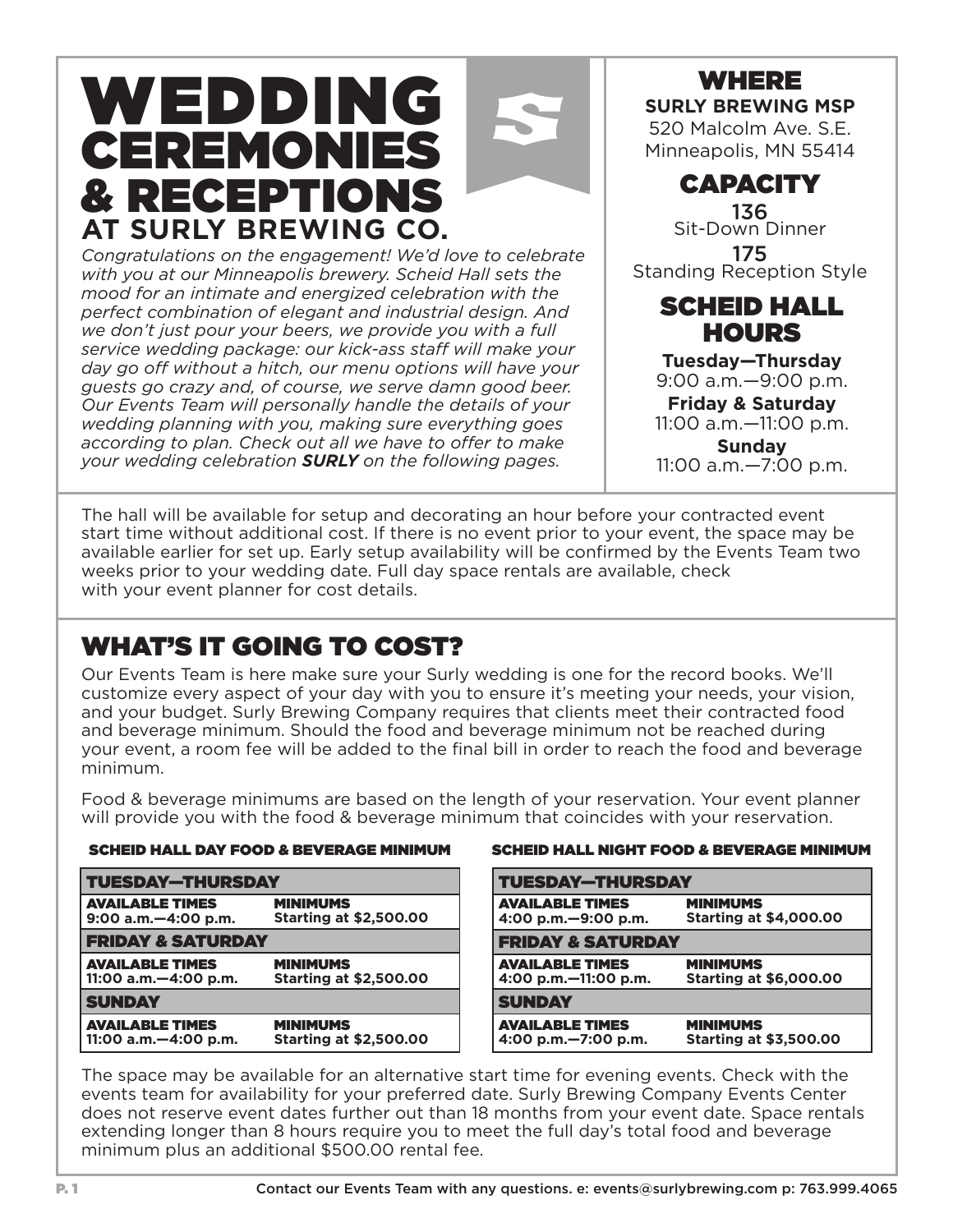#### EVENT PACKAGE ADD ON'S

We've taken care of the space, the food, and of course – the beer. Now let us round out the rest of your event needs and make your get together a little more Surly.

#### LINENS AND DÉCOR PACKAGE: \$250

Includes your choice of table linen colors (black, white, ivory), as well as a colored napkin color, table runner options, votive candles and holders.

#### AUDIO VISUAL EQUIPMENT: \$350

Scheid Hall is equipped with a state-of-the-art A/V setup.

The Scheid Hall AV setup includes the following:

- HD Projector with 130" screen
- Presentation Podium with Touch Screen System Control, Microsoft Windows computer with MS Office, and Blu-ray/DVD player
- 2 Wireless Microphones (1 Handheld, 1 Lavaliere)
- In-Ceiling Amplified Speaker System
- VGA, HDMI, and Mini Display Port Inputs with Audio
- Wi-Fi Access
- Multi-Colored LED Uplights
- AV Tech On-site

#### MENU & BEVERAGE SELECTIONS

Check out our current event menu for seasonal selections Chef and his team are offering. We'd love to start putting together your menu ideas sooner rather than later. Your event planner will work with you directly to plan your menu for the evening. Allergies and certain dietary restrictions can be accommodated. Currently plated options are not available at this time.

To ensure your event's success we'd like to have your menu and event details outlined in your final event order two weeks out from your event. Your guaranteed guest count, and menu counts if applicable, are due (5) business days prior to your event. If guaranteed guest count is not received, the guest count given at the time of booking will be used. Your signed final event order agreeing to your menu is due at this time as well. We will make every effort to accommodate any last minute increase in guest counts. Decreases in guest count are not allowed within five (5) business days of the event.

Additional food may be ordered during your event, a 10% current menu price increase will apply. Menu items available for reorder will be provided by Chef the day of the event. Menu pricing on food and beverage is guaranteed 60 days prior to your event.

Menu items subject to change based upon availability, supply, and demand.

#### FOOD & BEER POLICIES

Surly's event center is in our brewery, and due to the Minnesota State Tap Room Law we can only serve our own beer. Our really, really good beer. We also provide our guests with an assortment of classic and house made sodas available for purchase. You may not bring wine, spirits, or any other kind of beverage into your event. Absolutely no flasks, wine bottles or any kind of spirits/alcohol may be brought into the building. If outside alcohol is discovered in the possession of a guest, the contents will be disposed of.

All food is made in house and must be consumed in house. With the exception of specialty cakes and desserts, no outside food or beverage is allowed. In accordance with the State of Minnesota health codes, no food or beverage can be packed up for takeout. All buffets must be taken down after three (3) hours for food safety.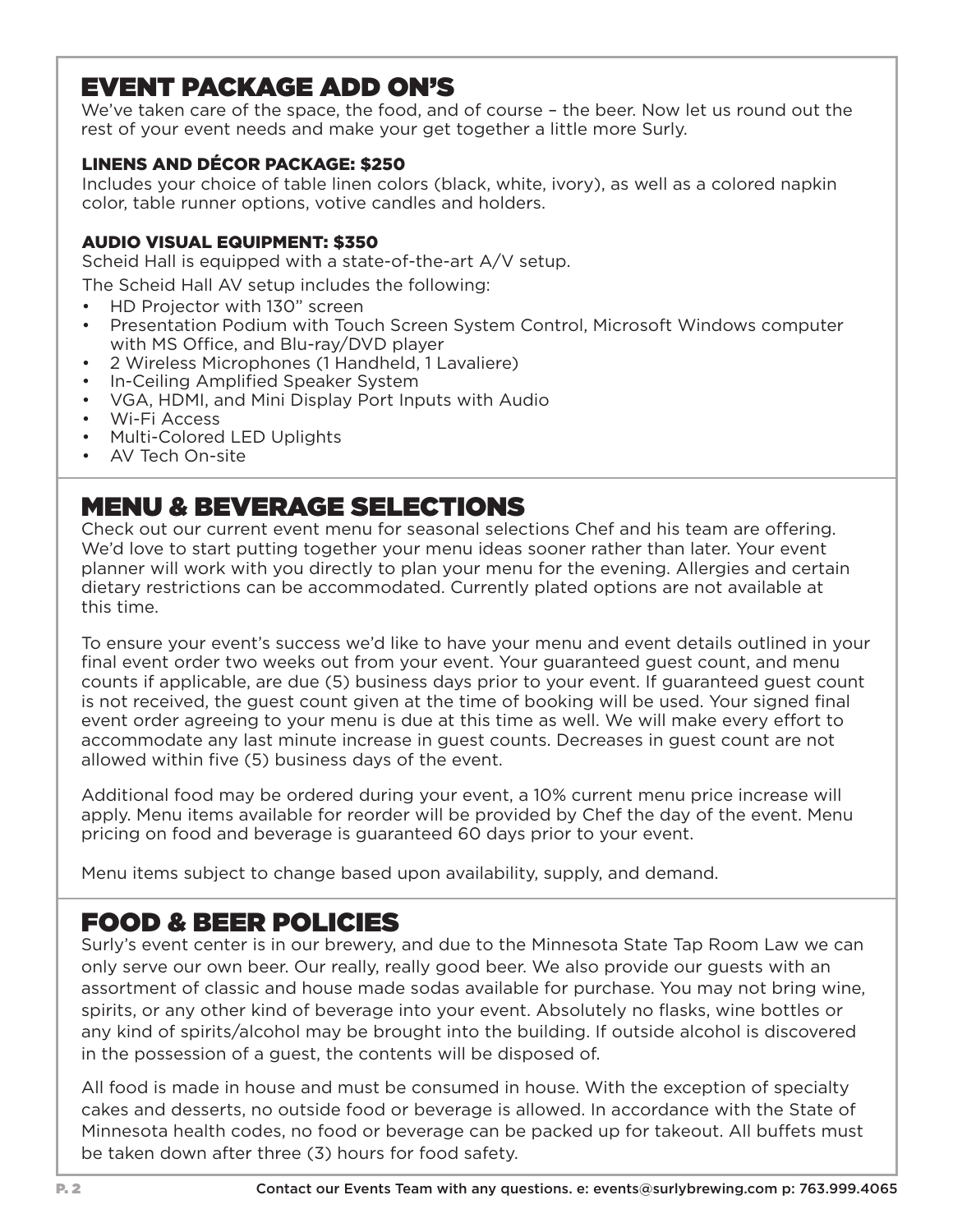### WEDDING CAKES & DESSERTS

We have a talented pastry team staffed to provide our guests with the best dessert in town. If you have a bakery you would prefer to use, you may do so. Desserts brought in from an outside source will be subject to a \$4.50 per person serving fee. The Events Team will be happy to speak with your regarding your specific dessert needs. At the end of your event, any cakes or cupcakes that have not been cut or served to the group may be boxed up and taken home with you.

#### PREFERRED VENDORS

Surly Brewing Company allows outside vendors (DJs, florists, up lighting designers, decorators, etc.) of your choice. We also have awesome event partners that we'd love to introduce you to. Your event planner would love to help you get the conversation started!

### STUFF YOU CAN'T DO

Your own centerpieces and decorations may be brought in as long as they do not conflict with the following. You may not affix anything to the walls, floors, or ceilings, unless a pre-approved vendor does it. ABSOLUTELY no glitter, glitter balloons, confetti, feather boas, flower petals, ceiling draping, nails (the kind you hammer), duct tape, adhesive back strips (command strips), thumbtacks, or flames (candles, torches, etc.). Use of any of these items, or damage caused to Surly property may result in a damage fee.

#### NOISE

Here at Surly we love a good time. And we want you and your guests to have a good time! But we need to make sure our guests in the restaurant, beer hall, and beer garden have a good time too. Bands, DJs, and other forms of live entertainment are welcome in the event center but must be approved by your event planner first.

Live bands and DJs must provide their own equipment and staging. They cannot plug into our in-house sound system. A sound check will also be required prior to your event to ensure noise isn't bleeding into the public spaces outside of Scheid Hall. Should your entertainment be asked to turn down their volume during the event, they must do so immediately. If group does not take action after two requests, we will pull the plug on your party. Please ensure you communicate this with your entertainment, they are your responsibility.

#### FESTIVAL FIELD

We like to keep things rocking at our Minneapolis brewery and make sure all our guests have a great time. From the beer garden to brewhouse, an exciting and energetic atmosphere awaits you. During the nice season we like to throw even bigger parties in our Festival Field space, which can make for a lot of people on site. Depending on timing, we may not know if we'll have anything planned in Festival Field on the day of your event when you book with us.

Should your event date align with one of our Festival Field events you can rest assured our event spaces are protected from noise, the crowds, and any unwanted party guests. Your event planner will work with you to navigate every detail to perfection, you won't even notice what else is happening. Additional security will be provided for your event at no cost, and complimentary valet parking will be provided to you and all your guests. We'll even throw in a couple of tickets to the next Festival Field show so you can come back and enjoy one yourself!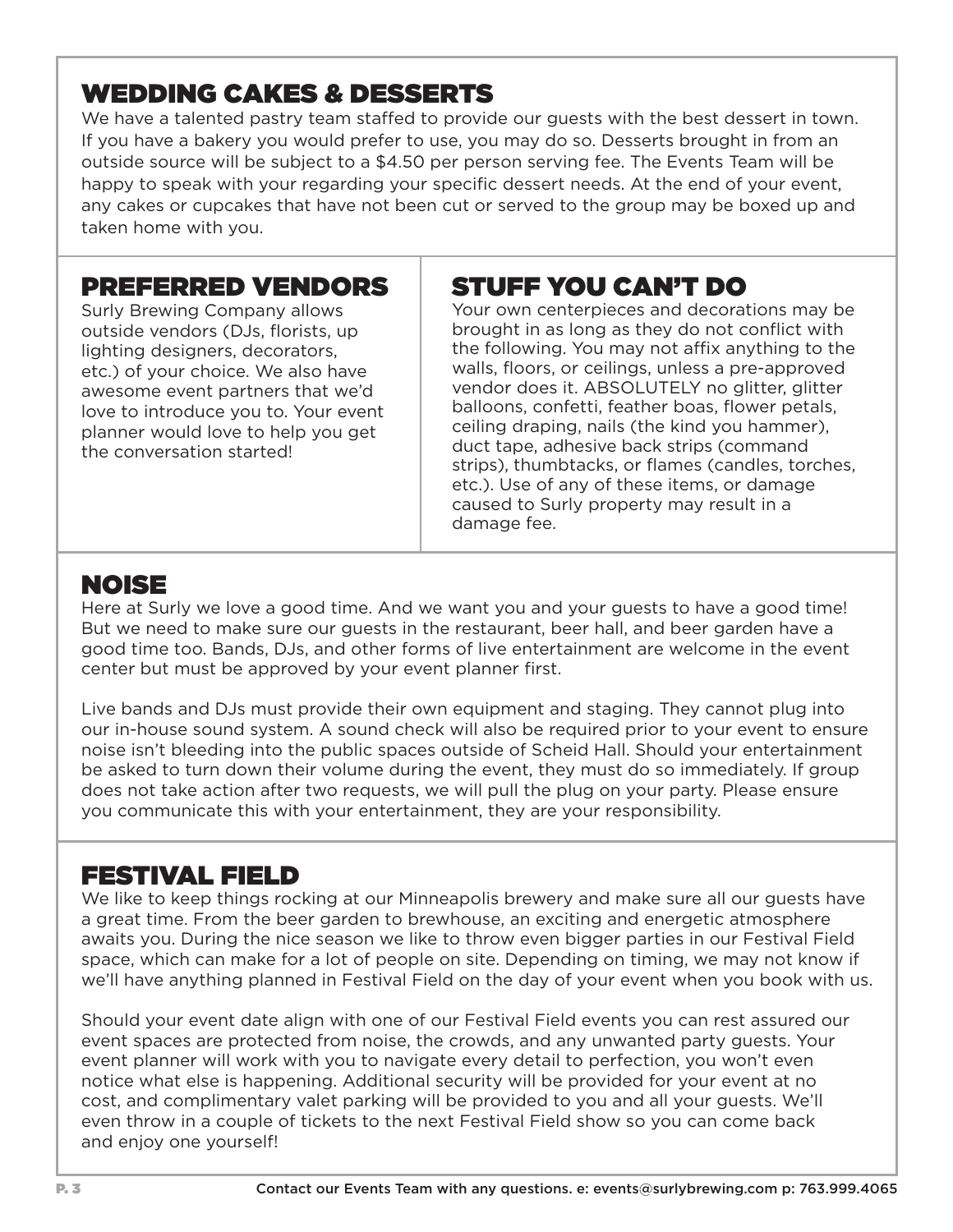### SURLY BREWING LOGO USAGE & BRAND GUIDELINES

The Surly Brewing logo represents our identity and is our most valuable piece of intellectual property. Individuals or businesses using our logo without expressed permission can unknowingly put the Surly brand in jeopardy. Unauthorized use of the Surly logo can give the impression we publicly favor, support and/or endorse an organizations' product, service and/or philosophy. In some situations, it can even imply legal liability. As a result, we're very protective with its use.

As a client of Surly Brewing's Scheid Hall Event Center, we require that you acknowledge and adhere to the following brand guidelines:

- I understand I have permission to use Surly Brewing's name in direct reference to the physical location where my event is being held.  *Example: Sparky Abrasives 15th Annual Awards Banquet hosted at Surly Brewing's Scheid Hall Event Center*
- I understand I may not use Surly's name, logo, or likeness to promote my event in any visual or descriptive manner beyond listing, announcing, mentioning or tagging Surly as my event's venue location.
- I understand I may not use any language such as 'partners', 'sponsors', 'welcomes', 'hosts', 'supports', or any other phrasing that implies Surly Brewing is affiliated with my event beyond the venue location.
- I understand that Surly does not advertise, partner, promote or co-host events on social media platforms such as Facebook, EventBrite, etc.
- I understand that Surly reserves the right to grant permission for logo usage on a caseby-case basis. I understand that using the Surly logo without permission or authorization is in breach of my event contract and could be considered grounds for terminating my event.

#### **SECURITY**

Surly requires security to be present in the building seven days a week. If you'd like a security guard designated to your event we'd be happy to provide you one. The cost for additional security is \$40.00 per hour.

### RESERVING SCHEID HALL | DEPOSIT & PAYMENTS

A \$1,000.00 deposit is required to book our event spaces at any time Tuesday - Sunday. A \$300.00 deposit is required for all non-profit Tuesday events. Deposits are due upon signing the contract when booking an event in Scheid Hall. Your deposit will be applied towards your final payment. Event deposits are non-refundable.

Pre-payments may be made beginning (10) days prior to the event. Pre-authorization of your form of payment will be required the day of your event prior to your start time. Cash and credit cards are accepted. We do not accept wire-transfers or post-event payments.

#### SERVICE CHARGES & TAXES

A 20% service charge will be applied to all food and beverage functions. The tax rate is 8.025% for food and nonalcoholic beverages and 10.525% for beer. The service charge, rentals, security fee, clean up fees and set up fees are all subject to MN state tax of 8.025%.